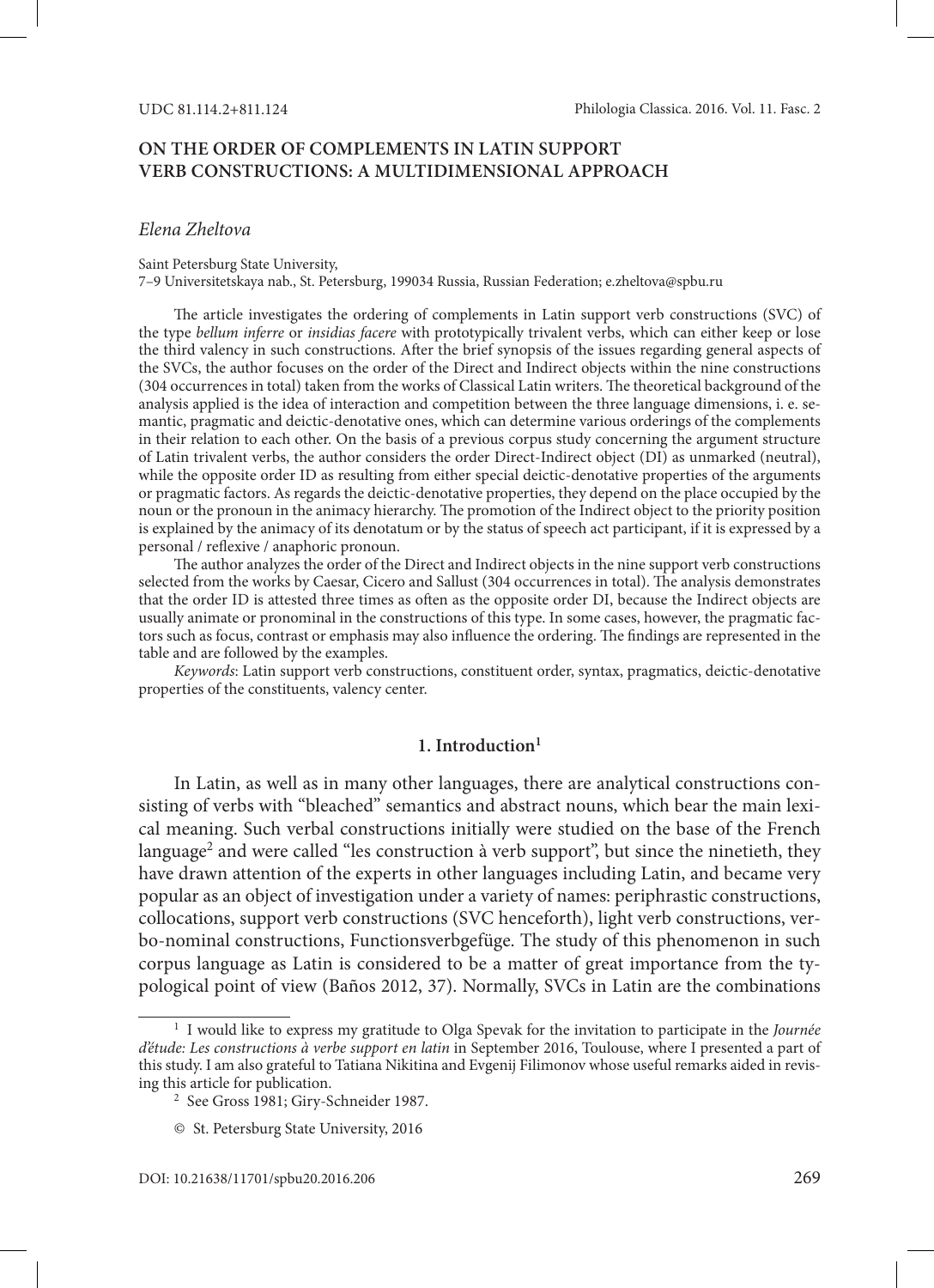of the verbs *facere, dare, ferre (afferre), capere, agere, gerere* and some others with different abstract or verbal nouns. In such constructions, the verb does not completely lose its semantics (unlike in the idioms of the type *morem gerere*), but it weakens — to some extent — its lexical meaning, while keeping the grammatical meaning of person, number, tense, aspect, mood and voice. Its main contribution is to actualize the process (Gross 2004, 167; Spevak 2014, 202).

Typically, these constructions are analytical correlates to the simple verbs with similar semantics: *insidias facere — insidiari, spem capere — sperare, usum habere — uti* etc.

What is the existence of such analytic constructions in a synthetic language like Latin determined by? The researchers answer this question in different ways.

If SVC has a simple verbal correlate of the same root (e.g. *vitam ago — vivo, fugam facio — fugio*), the right of this construction to exist is explained by the need for the expression of different kinds of nuances (Flobert 1996, 196; Gross 2004, 167), as well as by the fact that the analytical constructions give an opportunity to modify the noun by means of adjectives or pronouns, and therefore, to refine or make more precise the predicate's meaning, as in example (1), where the SVC *messim facere* with the modifier *primam* is used instead of the simple verb *metere* (Pinkster 2015, 74):

(1) *ardius messim primam eius facere oportebit* … (Columella *Rust.* 2, 10, 28)

Apart from semantics, there may also be a syntactic factor motivating the use of complex construction instead of a simple verb, as exemplified in (2):

(2) *Messi facta spicilegium venire oportet* (Varro *Rust.* 1, 53, 1)

In this clause, the Ablative absolute would have been impossible with the simple verb *metere* (Pinkster 2015, 76)*.*

If there is no simple verb with a certain meaning in a language, the SVC is believed to compensate for its lack, as *verba facere* 'to speak in a public place'.

Some SVCs can be considered as substitutes of the passive forms for deponent verbs: *admiror — in admiratione esse, obliviscor — in oblivionem adduci / de memoria excidere*  (Flobert 1996, 194)*.* 

Previously, it has been thought that the verbo-nominal constructions are characteristic of the colloquial style (Hofmann, Szantyr 1972, 754–755), but now this opinion is not so popular (Pinkster 2015: 76): SVCs, indeed, look appropriate in the philosophical writings of Cicero as well as in his letters, or didactic treatises of Columella and Varro, or in the Plautus' and Terence's comedies.

How the support verb constructions can be identified and distinguished from the idioms?

In literature on the topic, a variety of criteria can be found. Thus, Pierre Flobert (1996, 195–196) points out *inter alia* the following properties of SVCs:

1) SVCs can be transformed into a passive (*insidias facere / insidiae fieri*),

2) some SVCs have "conversion" pairs (*fidem dare — fidem accipere*),

3) the same noun can be combined with different support verbs (*spem capere / facere / habere, afferre, dare; bellum inferre, gerere, facere*).3 The nuances of meaning provided by these verbs are not always obvious and concern mainly the aspectual differences: one

<sup>3</sup> The Tatiana Taous' analysis of the collocations with the noun *bellum* and different support verbs showed that the choice of a verb can depend on the literary genre: whereas in prose the verb *gerere* oc-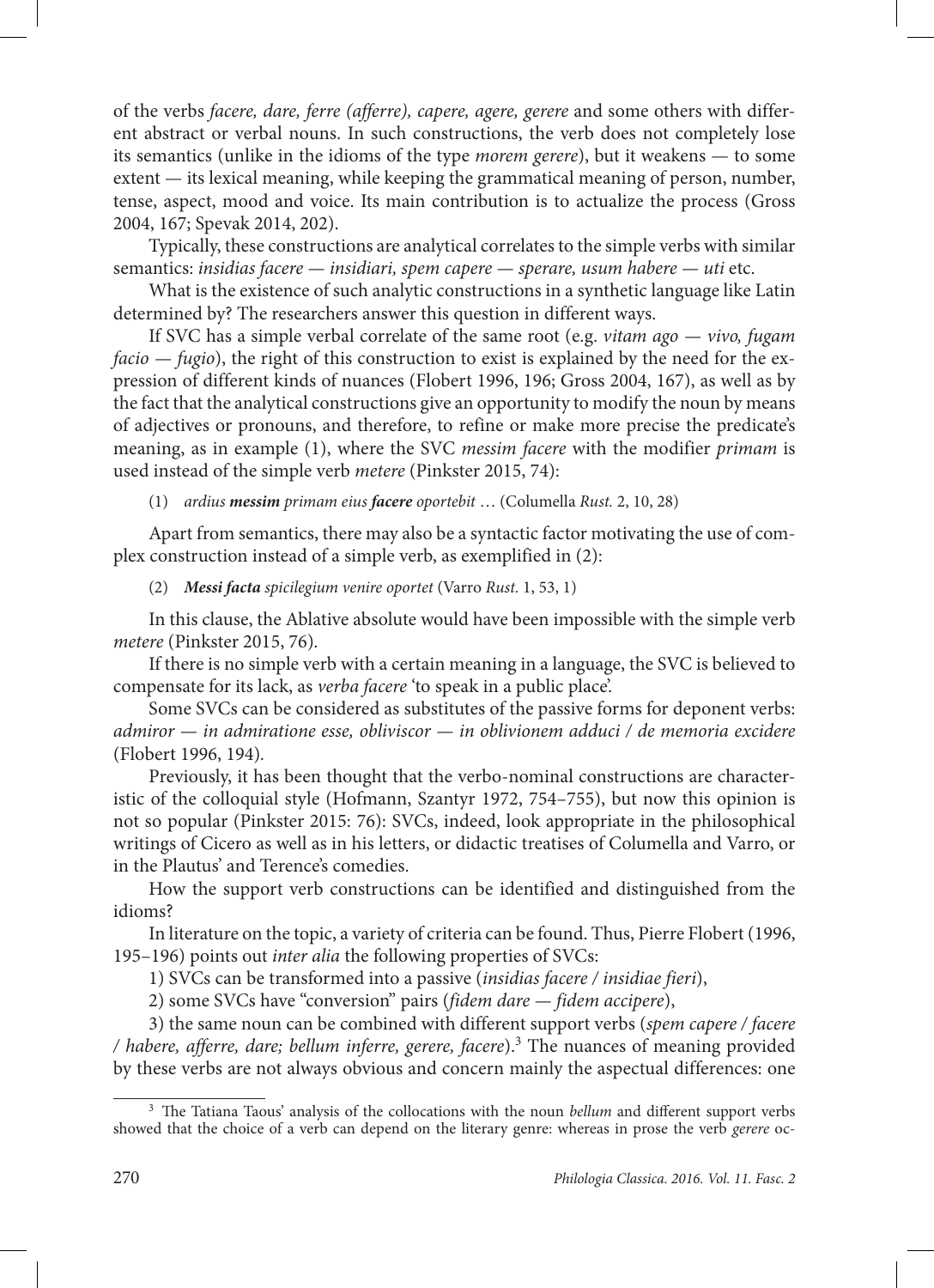can therefore distinguish between the durative *agere*, punctive *facere*, terminative *gerere*, ingressive *ferre* etc.,

4) the set of SVCs in a language is constantly updated, as it is seen from Petronius (42, 1: *staminatas ducere*; 34, 7; 73, 6: *tangomenas facere*) and Egeria (9, 1: *vigilias agere*; 37, 7: *spiritum reddere*).

Some other criteria for SVC identification were proposed by Gaston Gross in his Introduction to the special edition of *Linguisticae Investigationes* dedicated to support verb constructions in different languages (Gross 2004, 168). He drew attention to the following properties of SVCs:

1) the construction can be converted into a relative clause: *insidias facere — insidias, quas Clodius Miloni fecit*; 4

2) the noun can be modified by an adjective or a possessive pronoun*: bellum gerere eius bellum, gratias agere — maximas gratias*;

3) the verb cannot be subject to nominalization: *insidias facere / parare — \* factio / paratio insidiarum* (??).

These properties do not hold for idioms, and consequently can serve to distinguish these two types of constructions. Compare, e.g., morem gerere — \* mos, quem …gerit (??)

G.Gross also recommends to separate the *support verb construction* both from the *light verb constructions* of the Anglo-Saxon tradition and from German *Functionsverben*, since they may include *des constructions de nature adjectival* (e. g., *être en mouvement*) or causative ones (e. g., *mettre en mouvement*) (Gross 2004, 167). This point is supported by André Valli (2007, 45), who insists on distinguishing between *les construction verbales figées* (*les locutions verbales* in Gross' terms (2004, 168)) and *les constructions à verbe support.* 

Note, however, that the criteria suggested by scholars do not always work, and a general consensus on this point has not been reached.

One of the most interesting problems concerning verbo-nominal constructions is syntactic incorporation, particularly if both a SVC and the verb with incorporation coexist in a language. Emanuela Marini (2015) considers the constructions *bellum gerere* and *ludos facere* as full semantic equivalents of the verbs *belligero* and *ludificor*. According to Pierre Flobert (1996, 197) and Jose Miguel Baños (2012, 2013), incorporation is the last stage in the evolution of verbo-nominal constructions. Sometimes the two similar constructions can undergo completely different syntactic processes resulting in the SVCs with different levels of grammaticalization, as, for example, *ludos facere.* Baños demonstrated that, on the one hand, the construction *ludos facere + Acc*. 'to make a fun of smb' has converted into the incorporating verb *ludificari,* because the support verb *facere* lost its original meaning, and the whole SVC underwent full grammaticalization (Baños 2012, 47); on the other hand, the homonymous construction *ludos facere + Dat.* with a completely different meaning 'to organize the game in someone's honor', was not subjected to grammaticalization and incorporation, because the verb *facere* in this case preserved its meaning. According to Baños (2012, 55), these two constructions are the two poles on the continuum: from the SVC with the verb which has not lost its semantics to the structure subjected to syntactic incorporation. Interestingly, close connection between a verb and

curs more often, in poetry the variety of verbs is considerable (*movere, facere, ducere, ferre, gerere*) (Taous 2015, 279). 4 For the purpose of clarity, I substituted the author's French examples for the Latin ones.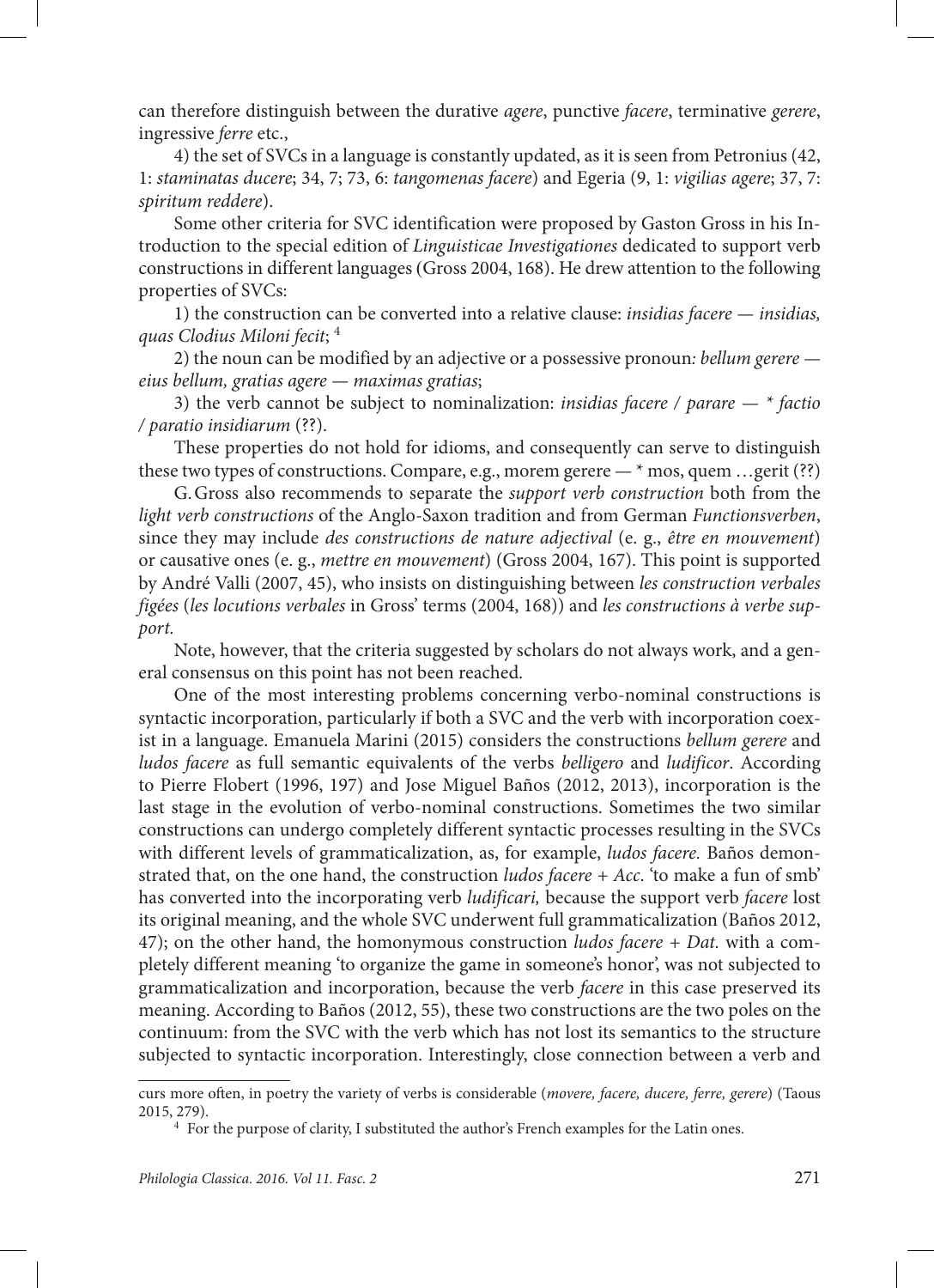a noun does not always result in incorporation, if this connection is lexical rather than syntactic one, as in the verb *manumittere* 'to free a slave' (Fugier 1994, 88).

As it is seen from the above observation, the Latin language produced homonymous collocations with completely different meaning. This difference is manifested in their unequal syntactic behavior, which seems to be another interesting topic related to verbonominal constructions. The SVC *fidem facere*, for example, has two different meanings and hence, two types of extension. When it means 'to lend credence', it is used with the dative complement, as is exemplified in (3):

(3) … *Quoniam auribus vestris propter incredibilem magnitudinem sceleris minorem fidem faceret oratio mea* (Cic. *Cat*. 3, 4, 7).

When, however, the construction has the causative meaning 'make believe', it is accompanied by the AcI, as in (4):

(4) *Etenim si populo consulis … fac fidem te nihil nisi populi utilitatem et fructum quaerere* (Cic. *Leg. agr*. 2, 22, 2).

The types of complements in SVCs and the number of valencies of both a verb and a noun is another interesting topic which I would like to consider in detail. It is the alignment of the complements or, in other words, their order within the SVCs that will be of my particular interest.

# **2. Valency center, number of arguments and constituent order in SVCs: a brief synopsis**

The number of valencies of support verbs and nouns in SVCs as well as the ordering of the constituents is a very topical issue. In recent years we have witnessed a lot of studies on the topic.

According to Hannah Rosén (1981: 144), the centre of valency in verbo-nominal constructions is either the noun, the underlying verb or the whole syntactic construction. The idea of a whole construction as valency center is supported by Olga Spevak (2010, 125–126) and Roland Hoffmann (2015, 368), who consider the noun and the verb as a pragmatic unit, in which the two components are in close connection with each other. Combining a verb and a noun in the syntactic unity can reduce a number of the verb valencies and thus change the verb's argument structure. In the construction *insidias facere* 'to intrigue against smb', the verb *facere* 'to do' is supposed to admit three arguments: Agent, Patient and Recipient, but in fact, the third argument depends on the noun *insidias* 'intrigue' or on the construction as a whole rather than on the verb. For this reason, the proper question to the clause in (5) should be 'what happened to Milo' or 'whom did Clodius intrigue against' rather than 'what did Clodius do to Milo':

(5) *Clodius insidias fecit Miloni* (Cic. *Mil*. 60, 5)

There is no doubt that the number of verbal valencies is often reduced in SVCs, but it is also clear that to find the valency center of a SVC is not always an easy task. In my study, I am going to focus on the constructions with prototypically trivalent verbs, e. g.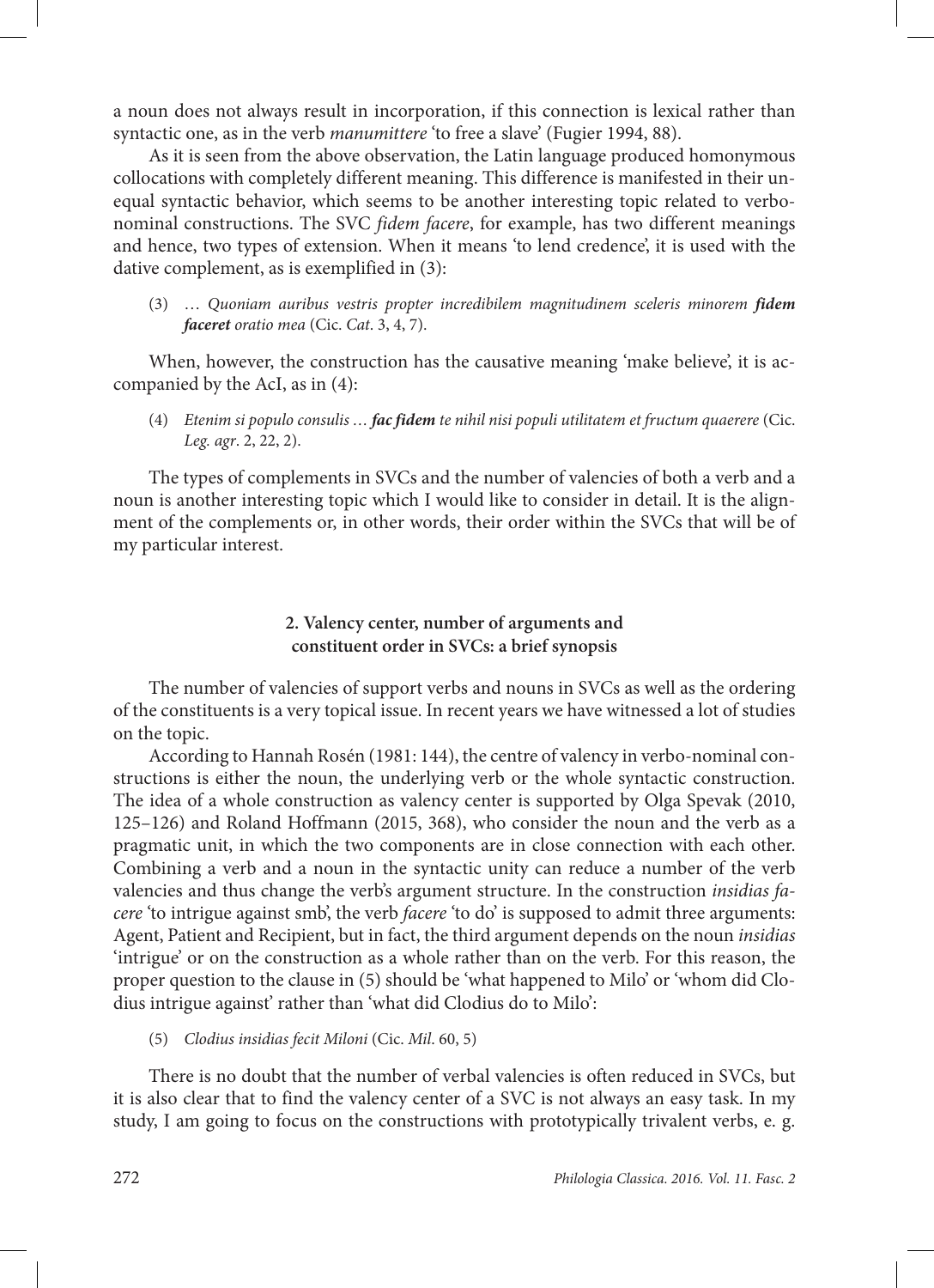*facere / agere* 'to do smth for smb', *dare* 'to give smth to smb', *(in-, ad-) ferre* 'to bring smth to smb'. Each of them admits complements in the accusative and in the dative, with prototypical semantic roles of Patient and Recipient, but in fact, as Harm Pinkster points out, in these combinations, further arguments do not depend on the verb, but rather on the noun (Pinkster 2015: 74).

If we take into account the reduction of the verb's valencies in SVCs, it seems reasonable to talk about the argument structure in syntactic, rather than semantic terms (i. e. to use the terms "Direct (D) and Indirect (I) objects", or "complements" instead of Patient and Recipient).<sup>5</sup>

The next interesting issue is how consistent or, conversely, inconsistent the word order in such constructions is. This question has been repeatedly raised by scholars especially in its relation to the level of cohesion between the constituents in SVCs, and therefore, to the degree of grammaticalization . In other words, the more consistent the word order in SVC, the further SVC has proceeded along the path of grammaticalization.

The position of the verb  $(V)$  and the noun  $(N)$  in verbo-nominal constructions has been studied in detail by Olga Spevak (2010: 125–131) who applied the pragmatic approach to the constituent order in classical Latin prose. Spevak believes that in verbonominal constructions neither the verb nor the noun is a candidate for Focus, but they function together as a pragmatic unit (Spevak 2010, 125–126). A detailed examination of 178 constructions taken from Caesar, Sallust and Cicero allowed her to conclude that ordering of the main components is not fixed, but demonstrates a strong tendency to be NV, since the noun precedes the verb in 71% of cases. Spevak also notes that the more the number of complements in the construction is, the greater the amount of variations that can be observed. In general, she comes to the important  $-$  in view of my study  $-$  conclusion that the relative ordering of the verb and the noun in verbo-nominal constructions cannot be definitively established, because their behavior depends on their syntactic capacities and their semantic properties (Spevak 2010, 131). Whereas the position of V and N in SVCs is investigated rather well, $^6$  the ordering of the other constituents is not so clear. In the following sections of my article, I am going to examine the order of the complements within the verbo-nominal constructions and to establish whether the syntactic, semantic or other properties of the constituents in question are crucial for the ordering.

# **3. The Ordering of Direct and Indirect objects in support verb constructions**

In view of these data, I will proceed to the main purposes of my study: first, to reveal what the order of Direct and Indirect objects in SVCs depends on, and second, to try to establish what language processes or tendencies stand behind it.

As it has been mentioned above, I will concentrate on the constructions with the support verbs which are prototypically trivalent or, at least, admit the complements in the accusative and the dative (*dare, (ad-, in-) ferre, facere, parare, gerere*). The question

<sup>5</sup> Since Latin is a pro-drop language, in this study I will ignore the position of the first argument (Agent, or Subject).

<sup>6</sup> See Spevak 2010, 126; Marini 2015, 120.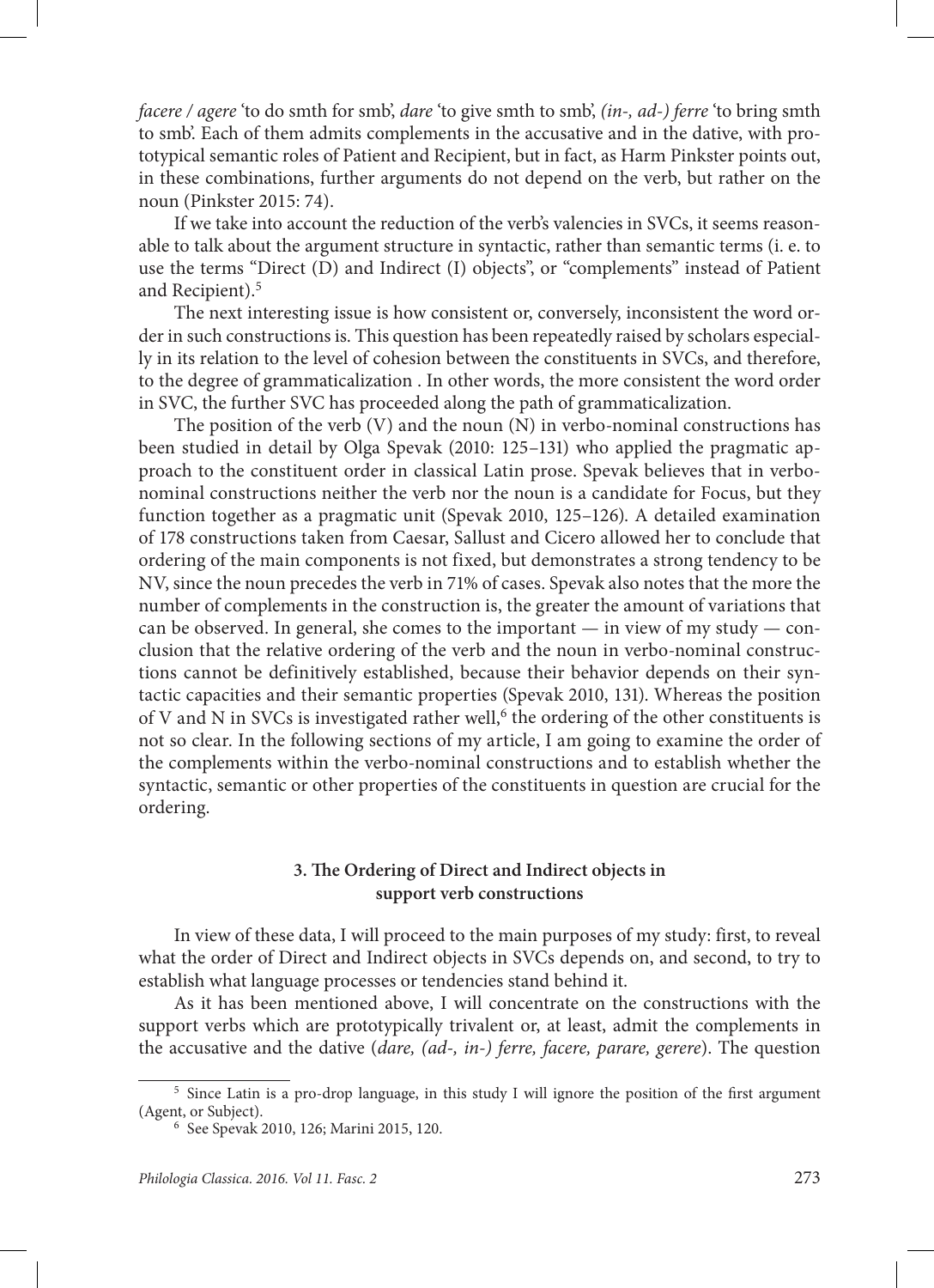about their ordering is closely related to the general problem of verb argument structure in Latin, which I analyzed in my previous study (Zheltova 2014).<sup>7</sup> The examination of the verb *mitto* 'to send' and some other trivalent verbs with Direct (D) and Indirect (I) objects clearly showed that the order of D and I in relation to each other is a result of the competition between different linguistic dimensions, i. e. syntactic, pragmatic and deictic-denotative ones. The neutral order of the arguments determined exclusively by the semantic roles was found to be *DI* (i. e. Direct — Indirect object), but it can be easily converted into *ID* under the influence of both pragmatic factors and deictic-denotative properties of the arguments including animacy and the status of speech act participants.<sup>8</sup> Having analyzed different combinations of nouns with personal pronouns as well as personal / reflexive / anaphoric pronouns with each other, I came to the conclusion that the priority of I over D which contradicts the neutral order, can be explained by the higher position of animate nouns and pronouns in the animacy hierarchy.

Now my aim is to examine whether such multidimensional approach holds for support verbs.

In this study, I will restrict my corpus to the three authors of the classical period — Caesar, Cicero and Sallust. Later, I am going to extend my empirical base by adding the authors belonging to the other periods of Roman literature, to look at the phenomenon in the diachronic perspective. As regards the collocations, I selected 9 SVCs corresponding to the pattern 'support verb + noun in Acc.' The eight collocations admit complements in the dative, and only one (*bellum gerere*) governs prepositional phrases *cum + Ablative* or *contra + Accusative*.

#### **4. Methodology**

For the purpose of my analysis, I used the electronic database PHI-5.9 I examined 9 constructions with support verbs *agere*, *dare, (ad-, in-)ferre, facere, parare, gerere* (304 occurrences in total) found in the works of Caesar, Cicero and Sallust. The aim of this examination is to reveal the order of Direct and Indirect objects in each construction without taking into account, whether the Indirect object is governed by the verb or by the noun, or by the structural unity of both, and to realize, what variations in ordering depend on. The data are represented in the table.10

In the table, the three columns are occupied by the combinations of the Direct object promoted in the first position, with animate, inanimate and pronominal Indirect objects respectively; the following three columns are given to the combinations of animate, inanimate and pronominal Indirect objects with the Direct object. The two right columns contain the statistics of correlation between the combinations *DI* and *ID*, and the total number of occurrences for each verbo-nominal construction.

<sup>7</sup> Желтова Е.В. Дейктико-денотативная иерархия и конструкции с трехвалентными глаголами в латинском языке. *Philologia classica* 2014, 9, 228–247.

<sup>8</sup> On this multidimensional approach see Zheltov 2008, 150–162 (Желтов А.Ю. *Языки нигер-конго.*  Структурно-динамическая типология. СПб., Изд-во Санкт-Петербургского Университета, 2008).<br><sup>9</sup> A resource prepared by the Packard Humanities Institute.<br><sup>10</sup> The abbreviations in the table: D — Direct Object, I — Indirect

animate, pro — personal / reflexive / anaphoric pronoun.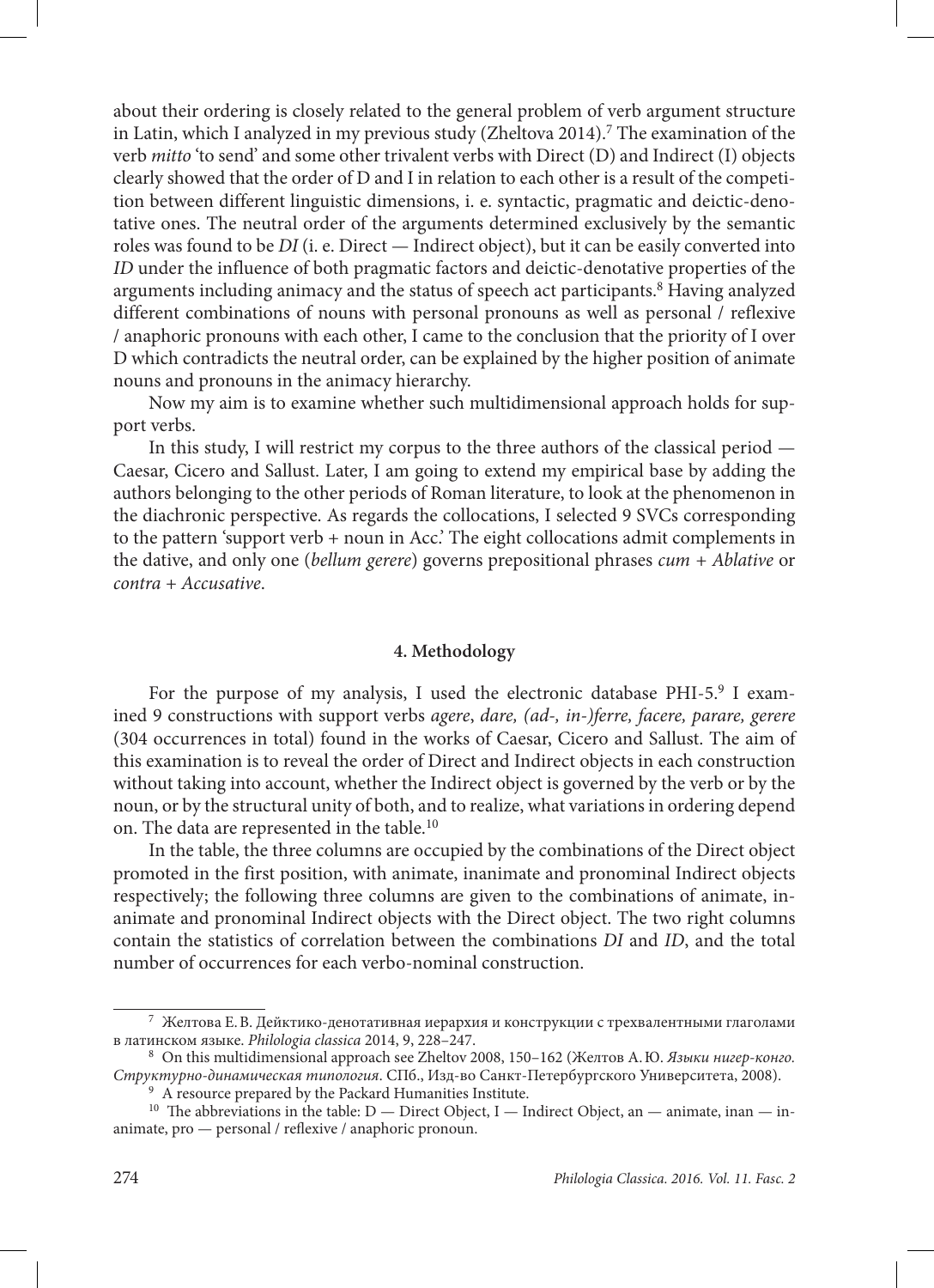|                                 | DIan           | Dlinan   | DIpro    | IanD           | <b>IinanD</b>  | IproD          | DI:ID   | Summa |
|---------------------------------|----------------|----------|----------|----------------|----------------|----------------|---------|-------|
| Gratias agere                   | 9              |          |          | 33             |                | 80             | 17:114  | 131   |
| Auxilium ferre                  | $\overline{c}$ | $\Omega$ | 1        | 13             | 3              | 3              | 3:19    | 22    |
| Dolorem dare/afferre/<br>facere | $\Omega$       | $\Omega$ | 1        | $\Omega$       | $\Omega$       | 7              | 1:7     | 8     |
| Injuriam facere                 | 8              |          | 3        | 6              | $\overline{2}$ | $\overline{4}$ | 12:12   | 24    |
| Bellum inferre                  | 9              | 2        | 2        | 13             | $\overline{4}$ | 6              | 13:23   | 36    |
| Bellum gerere                   | 13             | $\Omega$ | 1        | 23             | 1              | $\overline{4}$ | 14:28   | 42    |
| Bellum facere                   | 6              | $\Omega$ | $\Omega$ | $\overline{2}$ | $\Omega$       | 1              | 6:3     | 9     |
| Spem afferre / proponere / dare | 5              | $\Omega$ | 7        | 1              | $\Omega$       | 3              | 12:4    | 16    |
| Insidias facere/ parare         | 6              | 2        | $\Omega$ | $\overline{4}$ | $\Omega$       | $\overline{4}$ | 8:8     | 16    |
| Summa                           | 58             | 6        | 22       | 95             | 11             | 112            | 86:218  | 304   |
| $\frac{0}{0}$                   | 19%            | $2\%$    | 7%       | 31%            | 4 %            | 37%            | 28%:72% | 100%  |

The Odering of Direct and Indirect objects within the support verb constructions.

It is worth noting that the participants D in the table are always inanimate, whereas the participants I can be either animate or inanimate, or pronominal, so the ordering of the participants in each construction is expected to depend on the properties of the latter rather than the former.

# **5. Results**

# *5.1. Preferred order of the complements in the selected constructions*

The analysis of the combinations represented in the table highlighted the following points:

1) the pattern *ID* is attested in 72% of cases, i. e. almost three times as often as the opposite order *DI* (28%), although it is *DI* that is believed to be neutral and most frequent in the construction with typical trivalent verbs;

2) the combinaiton *IproD*, with pronominal argument in a prominent position, is an absolute champion in number, since it occurs in 37% of cases. This can be explained by the fact that personal / reflexive pronouns occupy the highest position in the animacy hierarchy as speech act participants (the so-called locutors);  $^{11}$ 

3) the combination *IanD* ranks next in frequency of occurrences (31%), because animate nouns also tend to occupy the higher levels of the animacy hierarchy. Interestingly, names of animals do not occur as dative complements, only human names and collective nouns, such as *senatus, populus* etc., which in Latin, unlike in Russian and some other languages, are thought to be animate (Zheltova 2015,  $255-256^{12}$ ) and therefore, obtain a very high position in the empathy hierarchy of the ancient Romans.

To sum up, animacy clearly makes a contribution to the ordering of constituents in verbo-nominal constructions, hence, we must agree that the deictic-denotative dimension prevails over the semantic one in Latin SVCs.

<sup>&</sup>lt;sup>11</sup> About animacy and personal hierarchies, see Zheltova 2014, 230–231.<br><sup>12</sup> Желтова Е.В.Почему «река» одушевленнее «рака»: о нестандартных случаях проявления категории одушевленности в латыни. *Philologia classica* 2015, 10, 245–266.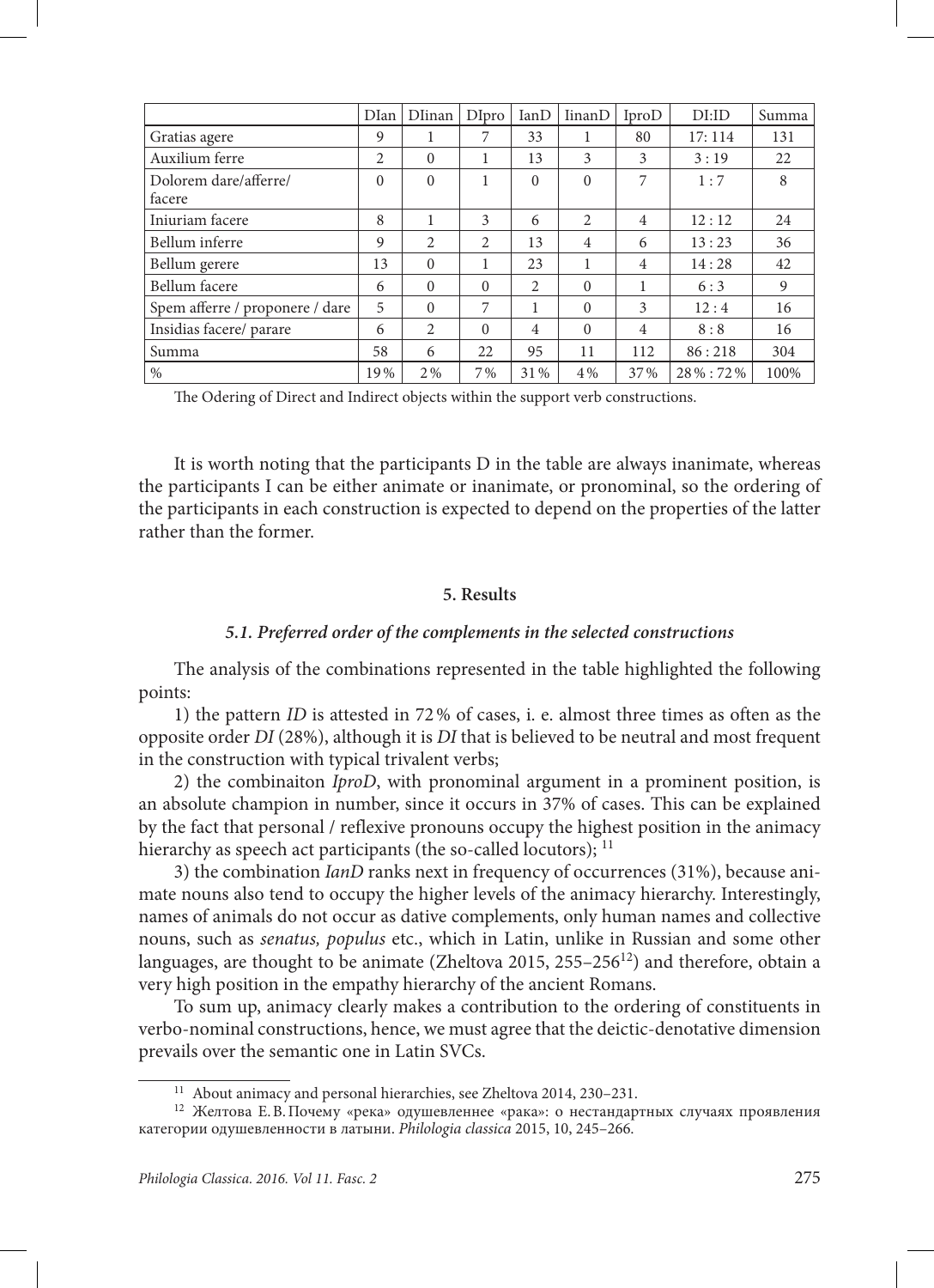The examples of support verb constructions in the table are given below:

- (6) *Agit hominibus gratias et eorum benivolentiam erga se diligentiamque conlaudat* (Cic*. Verr. 2*, 5, 161).
- (7) *Ubii autem, qui uni ex Transrhenanis ad Caesarem legatos miserant, amicitiam fecerant, obsides dederant, magnopere orabant, ut sibi auxilium ferret* (Caes. *BGall*. 4, 16, 5)
- (8) …*neque enim tibi haec res adfert dolorem, sed quandam incredibilem voluptatem* (Cic. *Cat.* 1, 25, 3)
- (9) …*si iniuriam tibi factam quereris, defendam et negabo* (Cic. *Div. Caec*. 58, 2)
- (10) …*infer patriae bellum, exsulta impio latrocinio* (Cic. *Cat*. 1, 23, 8)
- (11) *Cum Armeniorum rege Tigrane grave bellum nuper ipsi diuturnumque gessimus* (Cic. *Sest.* 58, 8)
- (12) …*bellum ego populo Romano neque feci neque factum umquam volui* (Sall. *Iug.* 110, 6, 2)
- (13) *…hic dies meaque contentio atque actio spem primum populo Romano attulit libertatis reciperandae* (Cic. *Fam*. 10, 28, 2)
- (14) *Nam Pompeius haec intellegit nobiscumque communicat, insidias vitae suae fieri* (Cic. *QFr*. 2, 3, 4)

# *5.2. Explaining different orders of complements: a pragmatic approach*

If we look closely at the penultimate right columns of the two tables, it will be obvious that the choice of the orderings varies significantly in different SVCs. Some of them distribute the orders *ID* and *DI* almost equally, without preferences, like *iniuriam facere* (12: 12), *insidias facere / parare* (8: 8). Others prefer the order *ID*, like *gratias agere* (114 occurrences out of 131), *auxilium ferre* (19 out of 22), *dolorem dare / afferre / facere* (7 out of 8), *auxilio esse* (13 out of 19), or, on the contrary, choose the opposite order *DI*: *bellum facere* (6 out of 9), *spem afferre* (12 out of 16). Many of them demonstrate a very high level of consistency in ordering that seems even suspicious in a language with the syntactically free constituent order. How can this be explained?

It is obvious that neither the syntactic, nor the deictic-denotative dimension suffices for explaining this phenomenon, so a third — pragmatic — dimension should be involved.

To prove this, let us first concentrate on the most frequent construction in my corpus — *gratias agere*, which definitely prefers the order *ID.*The special status of this SVC needs no explanation: what construction appears more often in any language than the expression of gratitude? It is natural that in the majority of cases, it occurs with the *animate* dative complements (129 out of 131 in my corpus), and in a considerable part of them, the complements are expressed by personal pronouns. As Spevak pointed out (2010, 94 — 95), if such pronouns are used in an oblique case, their placement in the clause is variable and not necessarily initial, because they do not have a special pragmatic function. It means that my hypothesis about the priority of the deictic-denotative dimension, which determines the initial position of the pronouns, is credible. Nevertheless, in some cases the pragmatic dimension does really work as well.

One of such cases is exemplified in (15), where Cicero chose the order *DI*, which is not typical for the constructions with pronominal Indirect objects:

(15) *qui etiam gratias tibi agere debeo quod me ex fortissimorum civium numero seiungendum non putasti* (Cic. *Vat.* 26, 2)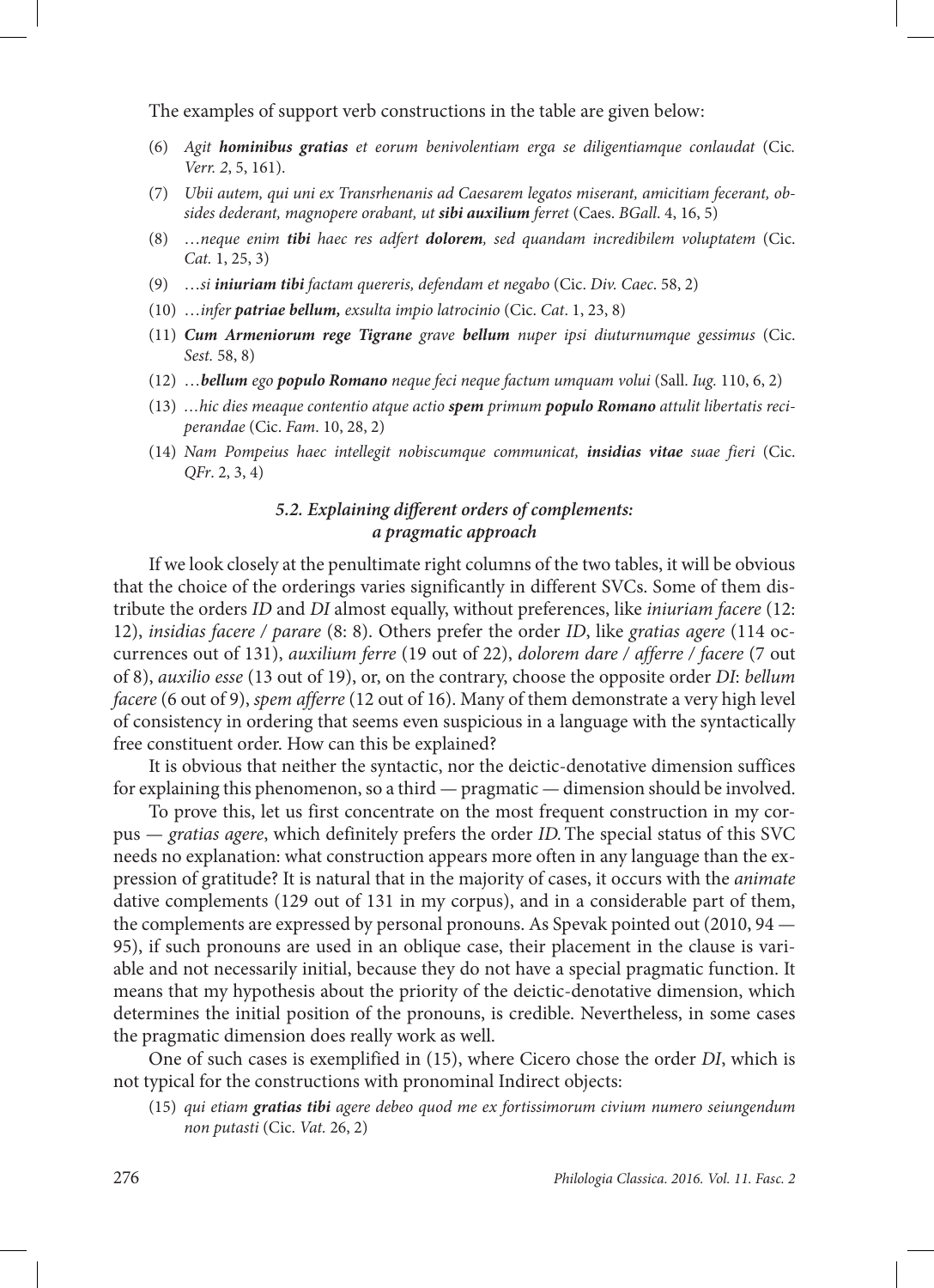'When I ought rather to return you thanks, for having thought me deserving of not being separated from the number of gallant and virtuous citizens' (transl. by C.D.Yonge).

The constituent *gratias* is emphatic, that is why it occupies the initial position,<sup>13</sup> before the personal pronoun *tibi,* which does not have special pragmatic function in this context.

The importance of pragmatic dimension is clearly seen in comparison of examples with the same constituents expressed by the same nouns, as in (16), (17), and (18):

- (16) *quem cum supremo eius die Maximus laudaret, gratias egit dis immortalibus, quod ille vir in hac re publica potissimum natus esset* (Cic. *Mur.* 75, 2) 'a man with respect to whom Maximus, when he was pronouncing his funeral panegyric on the day of his death, expressed his gratitude to the immortal gods for having caused that man to be born in this republic above all others' (transl. by C.D.Yonge).
- (17) *at vero aut honoribus aucti aut re familiari, aut si aliud quippiam nacti sumus fortuiti boni aut depulimus mali, tum dis gratias agimus, tum nihil nostrae laudi adsumptum arbitramur* (Cic. *Nat. D.* 3, 87, 6)

'On the other hand when we achieve some honour or some accession to our estate, or obtain any other of the goods or avoid any of the evils of fortune, it is then that we render thanks to the gods, and do not think that our own credit has been enhanced' (transl. by H.Rackham).

(18) *num quis quod bonus vir esset gratias dis egit umquam?* (Cic. *Nat. D.* 3, 87, 8) 'Did anyone ever render thanks to the gods because he was a good man?' (transl. by H.Rackham).

In (16) exemplifying the *DIan*-pattern, the constituent *dis immoratalibus* is a focus and, therefore, is placed at the end of the clause, which is normal for focal elements, whereas *gratias* appears in the initial position. The pragmatic dimension is here more important, than the others. In (17), on the contrary, *dis* bears a function of the discourse topic, which normally occupies the initial position, and besides, this is an animate noun with a very high status, so its prominence is determined by both the pragmatic and the denotative dimension. As regards the passage (18), which in Cicero's work appears immediately after the excerpt represented in (17), *gratias* bearing the function of the contrastive focus (in relation to *quod bonus vir*) is placed in the prominent position before the topical element *dis*, so in the competition of the three dimensions, the pragmatic dimension is a winner again.

There is a construction in the table, which is worth particular attention. This is *dolorem dare / afferre / facere,* which is, by contrast with *gratias agere*, attested only 8 times in my corpus, and almost exclusively in a single combination *IproD*, with pronominal Dative complement promoted in the front position, which highlights, in my opinion, the importance of deictic properties of arguments in the constructions under consideration. Thus in (19), the initial position of *mihi* placed before *dolorem,* is due to its locutor (i. e. speech act participant) status:

(19) *tantum enim mihi dolorem cruciatumque attulerunt errata aetatis meae, ut non solum animus a factis sed aures quoque a commemoratione abhorreant* (Cic. *Fam.*, 16, 21, 2) 'For the errors of my youth have caused me such grief and agony that not only do my thoughts shrink from what I have done, but my very ears shrink from hearing it talked about'.

Nevertheless, there is an example definitely demonstrating the pragmatically determined order *DI* in this SVC:

<sup>&</sup>lt;sup>13</sup> The emphatic elements are often placed in the prominent initial or final position (Spevak 2010, 47).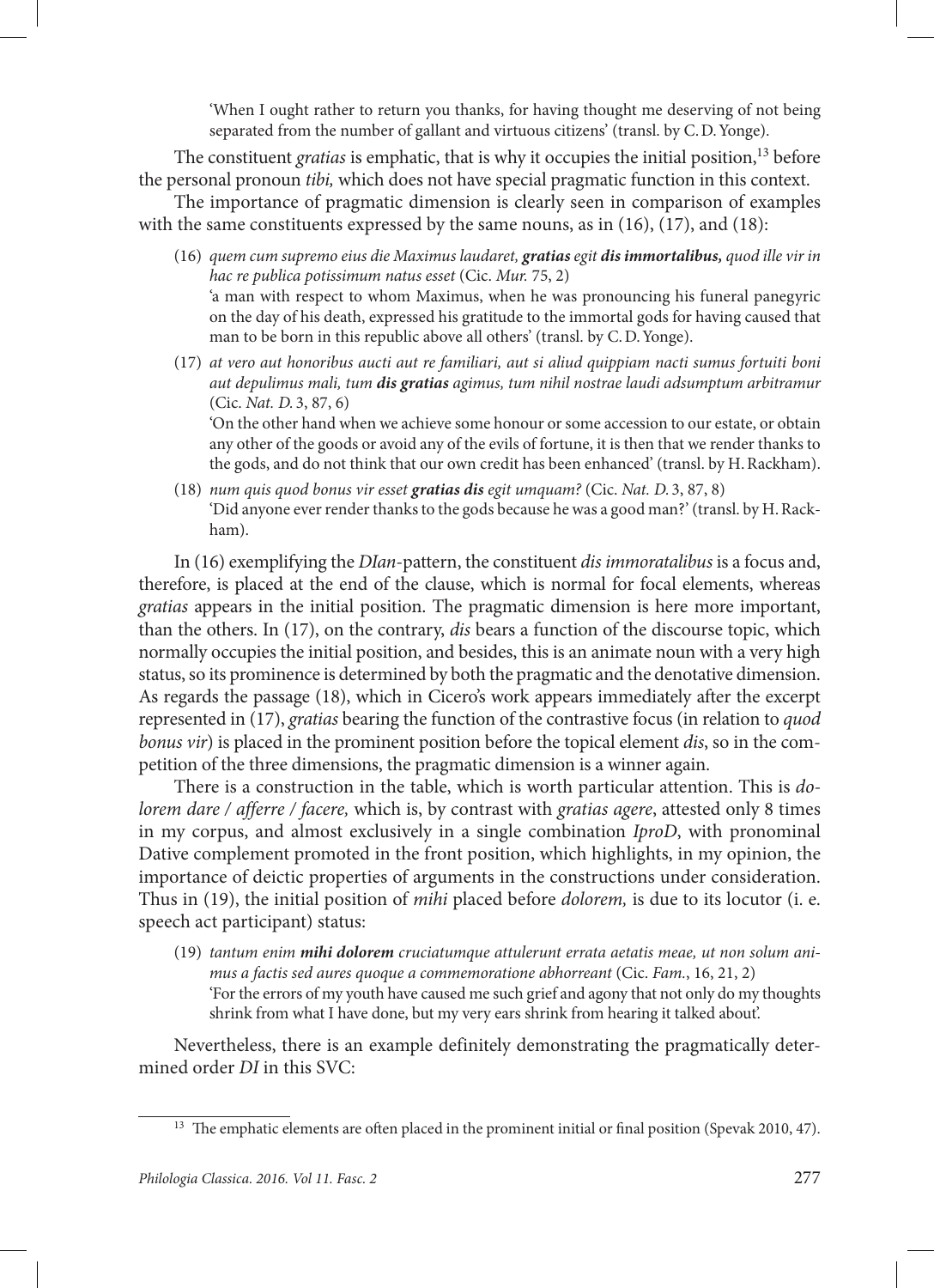(20) *[neque vero desistit, ubicumque est, omnia in me maledicta conferre. nihil mihi umquam tam incredibile accidit, nihil in his malis tam acerbum.] sed augeo commemorando dolorem et facio etiam tibi* (Cic. *Att.* 11, 8, 2)

'[And he does not cease, wherever he is, from heaping all sorts of abuse on me. It is the most surprising thing that ever happened to me and the bitterest of all my present sorrows.] But I increase my own sorrow, and yours too, by speaking of it' (transl. by E.O.Winstedt).

In this example, the constituent *tibi*, modified by the focusing particle *etiam*, 14 with the underlying question 'to whom do I also make a trouble', definitely bears the focal function and thus stands in the very end of the sentence.

In some cases, the pragmatic factors can cooperate rather than compete with deictic ones, as in (21):

(21) *quin illud maereo quod tibi non minorem dolorem illorum orbitas adferet quam mihi* (Cic. *QFr*. 1, 3, 10)

'Rather I grieve that their orphan state will cause you no less sorrow than it does me' (transl. by W.G.Williams).

The priority position of *tibi* with respect to *dolorem* can be explained both by the higher status of the speech act participant and by the contrast with *mihi*. 15

Interestingly, in my corpus the SVC *dolorem dare / afferre / facere* appears very rarely (8 occurrences) and exclusively in Cicero's speeches and letters. I think that in this particular case, it is allowed to talk about the SVC as belonging to the colloquial Latin.

As regards the constructions choosing the opposite order *DI*, I will focus on *spem afferre / proponere / dare*. Since the order *DI* proved to be neutral in the constructions with trivalent verbs, as it was shown above, one can state that the order of complements attested in the majority of occurrences of *spem afferre / proponere / dare* is definitely determined by the syntactic dimension. In some cases, however, the influence of pragmatic factors cannot be denied, as in (22) and (23). Thus, in (22) the priority position is given to *tibi* as a contrastive (in relation to *aliis*) pronoun:

(22) *nam superioribus litteris non unis sed pluribus, cum iam ab aliis desperata res esset, tamen tibi ego spem maturae decessionis adferebam* (Cic. *QFrt.* 1, 1, 1) 'For not in one, but in several of my previous letters, in spite of others having given up the idea in despair, I gave you hope of being able at an early date to quit your province' (transl. by W.G.Williams).

In (23), the placement of *Fufio* before *spem* is due to the focusing particle *etiam* modifying the dative complement and making it appear earlier:<sup>16</sup>

(23) *…qui in Asia sunt rerum exitum exspectant, Achaici etiam Fufio spem deprecationis adferunt*  (Cic. *Att*. 11, 16, 2)

<sup>&</sup>lt;sup>14</sup> About the focusing particles see Spevak 2010, 49–51.<br><sup>15</sup> About the sentence initial position of contrastive (or emphatic) pronouns see Spevak 2010, 95.<br><sup>16</sup> As Spevak (2010, 49) has shown, the focusing particles sig

another, expressed or understood constituent, when this is contrary to expectations or presuppositions. The example in (23) seems to be the case. On the other hand, the initial position of *Fufio* may be due to the predilection of the Latin language for bringing constituents referring to people close together (Spevak 2010, 95) and hence, due to denotative properties of the constituent. In this case, the pragmatic and deictic factors interact with each other again.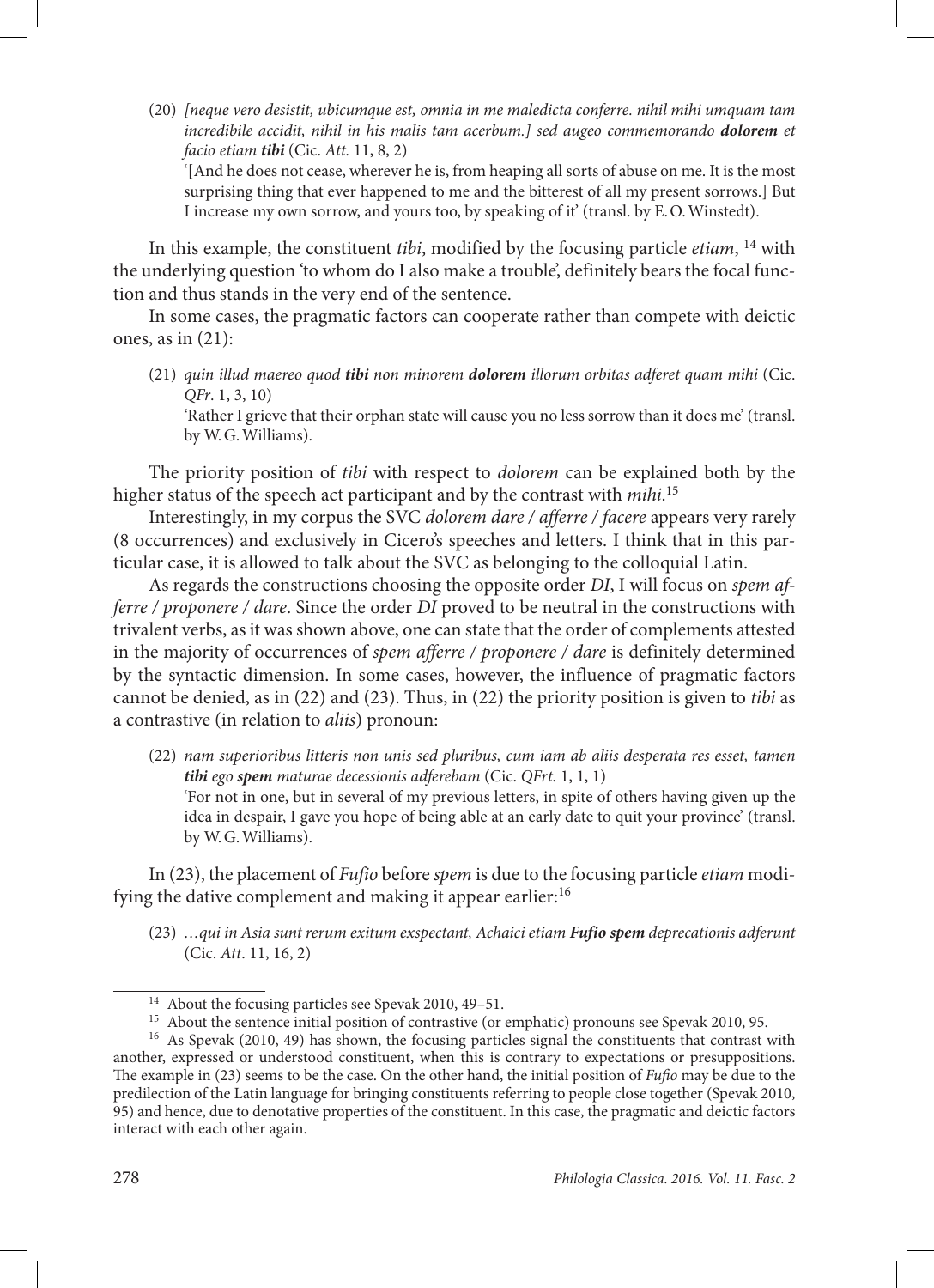'Those who are in Asia are waiting to see how things turn out: those in Achaia too keep holding out to Fufius the hope that they will petition to pardon' (transl. by E.O.Winstedt).

To sum up, the ordering of the Direct and Indirect objects results from the competition or interaction of the three paradigmatic dimensions, i. e. semantic, pragmatic and deictic-denotative ones.

### *5.3. Ordering of the complements and the problem of valency center*

The competition of paradigmatic dimensions can explain the alternation of different orderings within the same construction, but it cannot help explaining why some SVCs apparently prefer *ID*-, whereas others — *DI*-pattern. As it is clearly seen from the table, the *ID*-pattern occurs much more frequently in our corpus, but some SVCs still choose the opposite pattern, or distribute both patterns almost equally. The question arises what it depends on.

I suppose that this can depend on whether the support verb or the abstract noun, or their structural unity attaches the Indirect object.

It seems that the *ID*-order is chosen when the Indirect object depends on the abstract noun rather than on the verb or on the whole construction, as in *gratias agere, auxilium ferre, dolorem dare / afferre / facere, bellum gerere*. For some of them, the dependence on the noun is confirmed by the fact that, when used beyond the SVC, they admit complements in the same syntactic form as the SVC. <sup>17</sup>

Thus *bellum* governs the prepositional phrase *cum + Abl.* both in SVC *bellum gerere* and when used separately, as in (24):

(24) *equidem ad pacem hortari non desino; quae vel iniusta utilior est quam iustissimum bellum cum civibus* (Cic. *Att.,* 7, 14, 3)

'As for me, I cease not to advocate peace. It may be on unjust terms, but even so it is more expedient than the justest of civil wars' (transl. by E.O.Winstedt).

For others, there are simple cognate verbs that admit complements in the same case as the SVC, so *gratulor* 18 and *auxilior* are used with the Dative, like *gratias agere* and *auxilium ferre*, whereas *belligero* occurs with *cum + Abl*., like *bellum gerere*. I suppose that similar syntactic behavior of both the simple verb and the complex expression belonging to the same semantic field, can serve as an additional argument for the noun as a center of valency in the SVCs analyzed.<sup>19</sup>

The *DI*-order, on the contrary, seems to be normal for the SVCs with the complements depending either on the support verb or on the whole construction, such as *iniuriam facere, bellum facere, spem afferre / proponere / dare, insidias facere / parare.* <sup>20</sup>Although it is not always easy to distinguish, whether a verb or the unity of a verb and a noun governs a complement, but the order *DI* may be, at least, regarded as characteristic of such a type of

<sup>17</sup> See Spevak 2014, 202.

<sup>&</sup>lt;sup>18</sup> Different meanings of *gratulor* with human and non-human dative complements are analyzed in detail by Marini (2014, 382).

<sup>&</sup>lt;sup>19</sup> Rosén (1981, 144) also highlights that "there remains considerable doubt whether the dative can be regarded as selected by the auxiliaries such as *facere* or even *dare* (as in *salutem dare alicui*)".

<sup>&</sup>lt;sup>20</sup> According to Rosén (1981, 142), in such cases it cannot be decided whether the dative is dependent upon the underlying verb.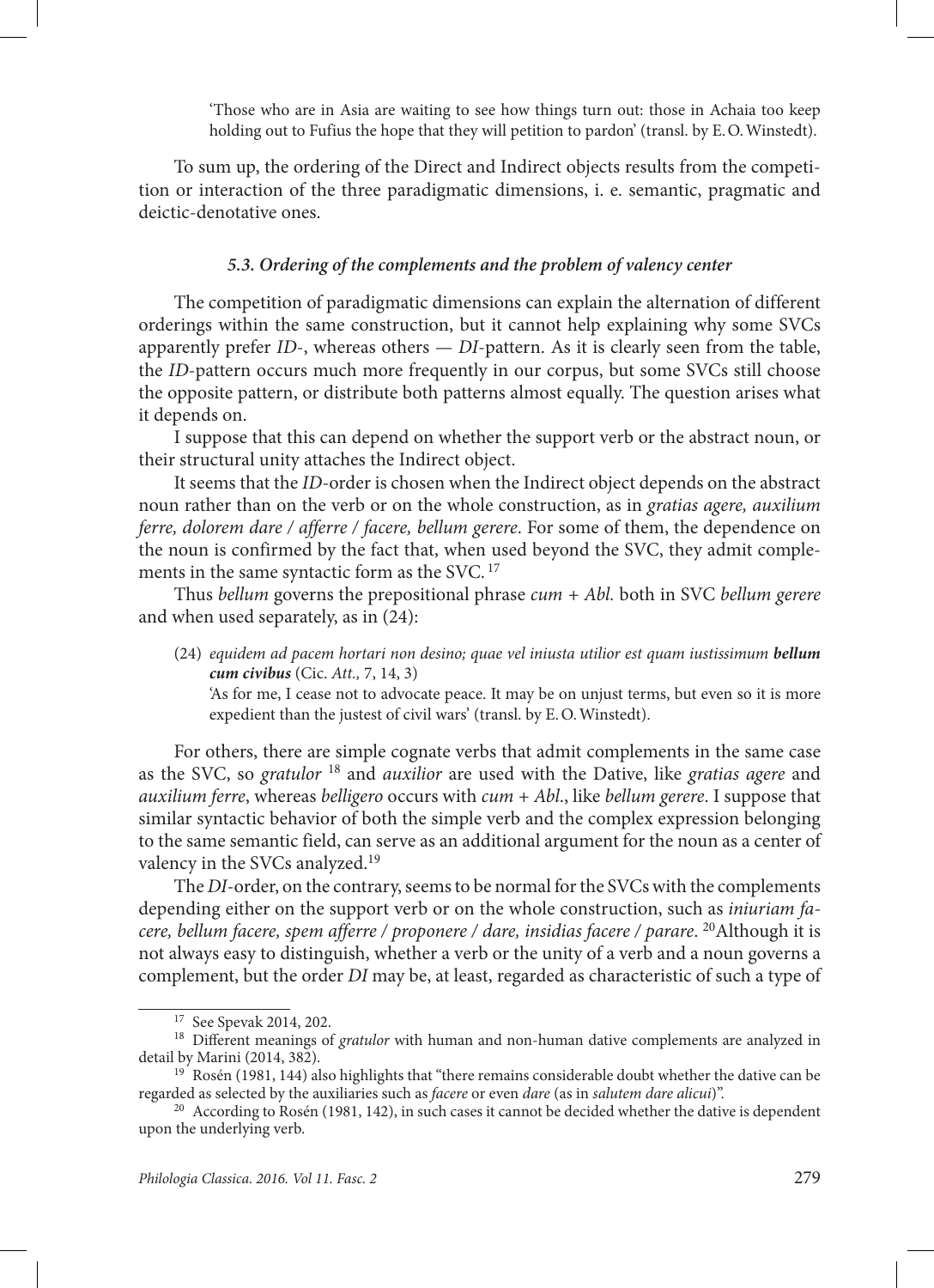SVCs. Thus, in the SVC *bellum facere,* <sup>21</sup> with its preferred complement order *DI*, the noun *bellum* does not attach a Dative complement, when used beyond the SVC, consequently, it is the verb *facere* or the whole construction that attaches the Dative and, therefore, can be regarded as a valency center.

It is clear that the alignment of the arguments contributes — to some extent — to the solving of valency problem in Latin support verb constructions, which is still far from the final solution.

### **6. Conclusions**

The analysis of the 304 verbo-nominal constructions has demonstrated that the order Indirect — Direct object (*ID*) occurs almost three times as often as the opposite order *DI.* This is explained either by the influence of deictic-denotative properties of the constituents, such as animacy and locutor status, or by pragmatic factors (focus, emphasis, contrast etc.). These two language dimensions compete with each other as well as with the semantic dimension, which determines the priority of the Direct over the Indirect object in the unmarked (neutral) contexts.

It is also observed, that the ordering *ID* is preferred by the constructions with valency center on the abstract noun, whereas *DI*-ordering is preferable when the verb or the unity of a verb and a noun governs the Indirect object.

Further investigation of the SVCs with prototypically trivalent verbs on the extended empirical base that will include archaic and late Latin texts, could help to make more precise the data obtained in the present study and to draw more reliable conclusions.

### **References**

- Baños Baños J.M.Verbos soporte e incorporación sintáctica en latín: el ejemplo de *ludos facere. Revista de Estudios Latinos* 2012, 12, 37–57.
- Baños Baños J.M. Sobre la manera de 'hacer la guerra' en latín: *bellum gero, belligero, bello*, in: José Antonio Beltrán et al. (éds.), *Otium cum dignitate : estudios en homenaje al profesor Jos Javier Iso Echegoyen*, Zaragoza, Universidad de Zaragoza, 2013, 27–39.
- Flobert P. Les verbes support en latin, in: Alfred Bammesberger et Friedrich Heberlein (éds.), *Akten des VIII.internationalen Kolloquiums zur lateinischen Linguistik*, Heidelberg, Winter, 1996, 193–99.
- Fugier H. Le verbe latin 'incorpore'-t-il ses compléments? in: József Herman (éds.), *Linguistic Studies on Latin: Selected Papers from the 6th International Colloquium on Latin Linguistics*, *Budapest, 23– 27 March 1991*. Amsterdam, J.Benjamins, 1994, 75–90.
- Hofmann J.B., Szantyr A.*Lateinische Syntax und Stilistik mit dem allgemeinen Teil der lateinischen Grammatik*. München, C.K.Beck, 2 1972.
- Hoffmann R.On Sentential Complements of Latin Function Verb Constructions, in: Gerd V.M. Haverling (ed.), *Latin Linguistics in the Early 21st Century. Acts of the 16th International Colloquium on Latin Linguistics, Uppsala, June 6th–11th, 2011*. Uppsala, 2015, 362–373.
- Giry-Schneider J.*Les Prédicats nominaux en français: les phrases simples à verbe support*. Genève, Droz, 1987.
- Gross G.Introduction, in: G.Gross et S.de Pontonx (ed.), *Verbes supports: Nouvel état des lieux. Special issue of Lingvisticae Investigationes* 2004, 27 (2), 167–169.
- Gross M.Les bases empiriques de la notion de prédicat sémantique, *Langages* 1981, 63, 7–52.
- Marini E.Les verbes à incorporation de l'objet en latin: essai d'aperçu typologique, in: Gerd V.M. Haverling (ed.), *Latin Linguistics in the Early 21st Century. Acts of the 16th International Colloquium on Latin Linguistics, Uppsala, June 6th–11th, 2011.* Uppsala, 2015, 116–132*.*

 $21$  See example (12).